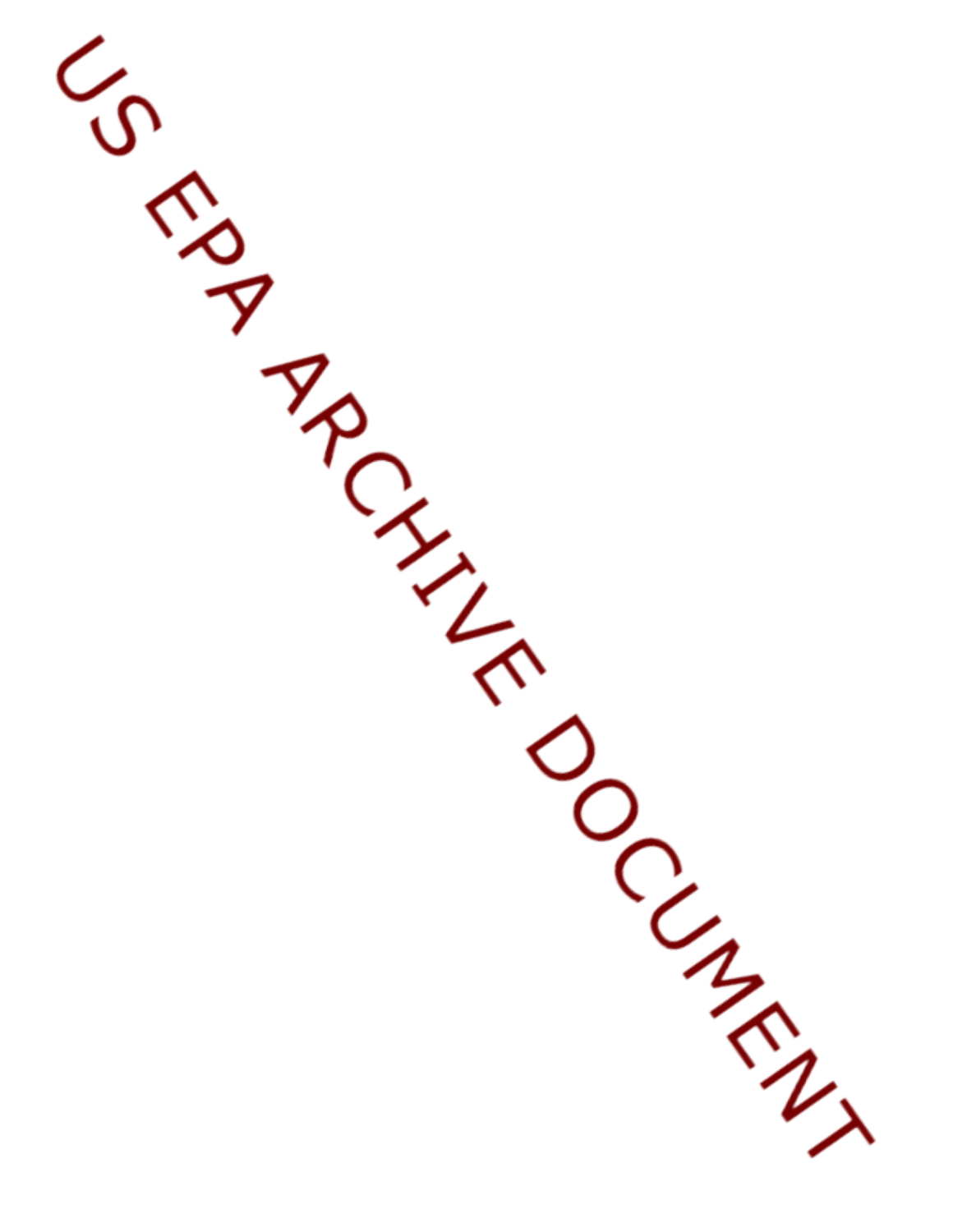# **Consumer Factsheet on: TOLUENE**

# [List of Contaminants](http://www.epa.gov/safewater/hfacts.html)

 As part of the Drinking Water and Health pages, this fact sheet is part of a larger publication: **National Primary Drinking Water Regulations** 

 States Environmental Protection Agency (EPA). This is a factsheet about a chemical that may be found in some public or private drinking water supplies. It may cause health problems if found in amounts greater than the health standard set by the United

#### **What is Toluene and how is it used?**

Toluene is an organic liquid with a sweet, benzene-like odor. The largest chemical use for toluene is to make benzene and urethane.

 The list of trade names given below may help you find out whether you are using this chemical at home or work.

# **Trade Names and Synonyms:**

 Antisal 1A Methylbenzene Methacide Phenylmethane Toluol

# **Why is Toluene being Regulated?**

 based solely on possible health risks and exposure, are called Maximum Contaminant Level Goals. In 1974, Congress passed the Safe Drinking Water Act. This law requires EPA to determine safe levels of chemicals in drinking water which do or may cause health problems. These non-enforceable levels,

 The MCLG for toluene has been set at 1 parts per million (ppm) because EPA believes this level of protection would not cause any of the potential health problems described below.

 Based on this MCLG, EPA has set an enforceable standard called a Maximum Contaminant Level (MCL). MCLs are set as close to the MCLGs as possible, considering the ability of public water systems to detect and remove contaminants using suitable treatment technologies.

 should it occur in drinking water. The MCL has also been set at 1 ppm because EPA believes, given present technology and resources, this is the lowest level to which water systems can reasonably be required to remove this contaminant

These drinking water standards and the regulations for ensuring these standards are met, are called National Primary Drinking Water Regulations. All public water supplies must abide by these regulations.

#### **What are the Health Effects?**

 Short-term: EPA has found toluene to potentially cause the following health effects when people are exposed to it at levels above the MCL for relatively short periods of time: minor nervous system disorders such as fatigue, nausea, weakness, confusion.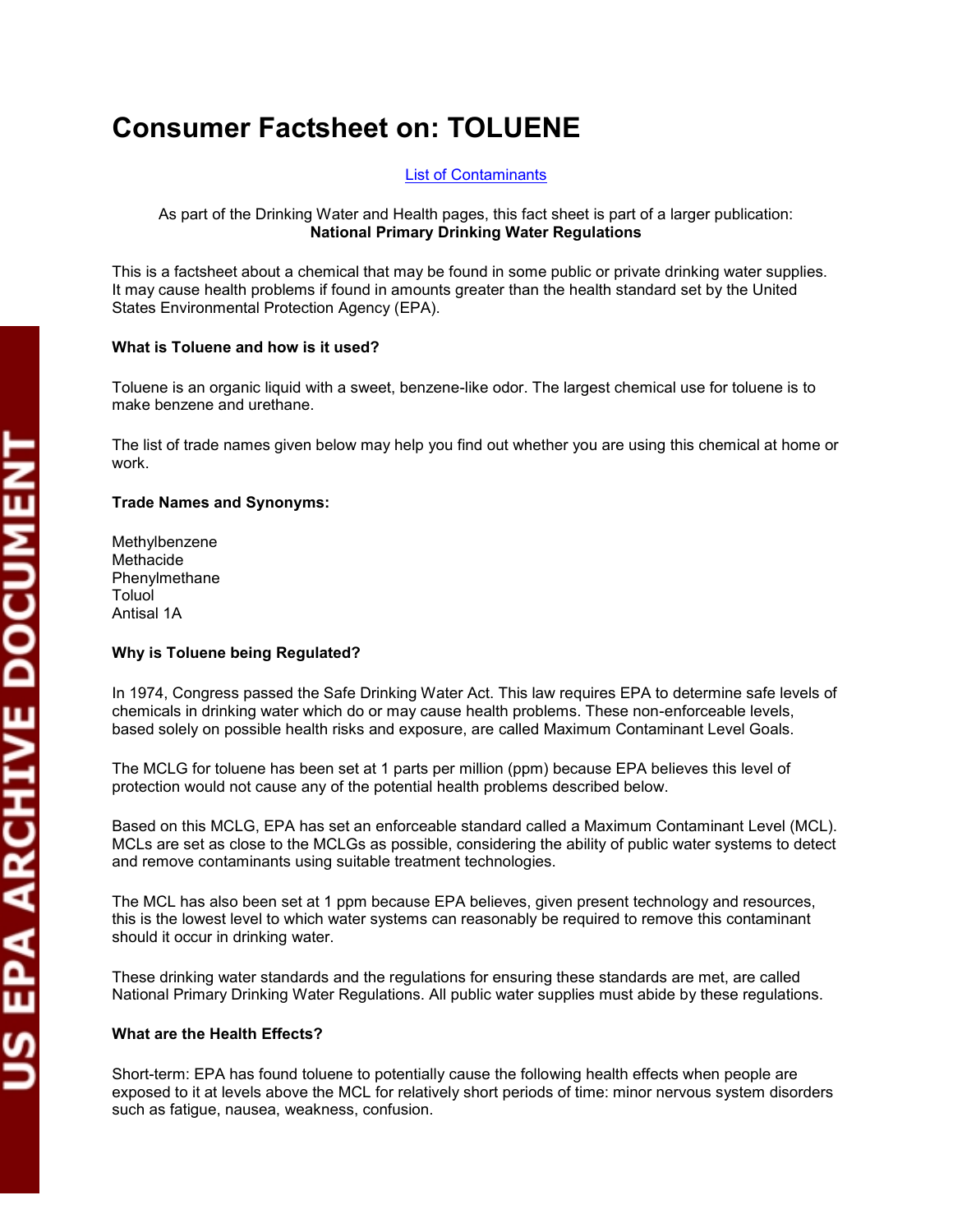hearing, vision, memory, coordination; liver and kidney damage. Long-term: Toluene has the potential to cause the following effects from a lifetime exposure at levels above the MCL: more pronounced nervous disorders such as spasms, tremors, impairment of speech,

#### **How much Toluene is produced and released to the environment?**

 Production of toluene was 6.4 billion lbs in 1993. It is released into the atmosphere principally from the It is also released in wastewaters or by spills on land during the storage, transport and disposal of fuels volatilization of petroleum fuels and toluene-based solvents and thinners and from motor vehicle exhaust. and oils.

 From 1987 to 1993, according to EPA's Toxic Chemical Release Inventory, toluene releases to land and water totalled over 4 million lbs., primarily from petroleum refining industries. The largest releases occurred in Texas and California. The largest releases directly to water occurred in Connecticut and West Virginia.

# **What happens to Toluene when it is released to the environment?**

 groundwater. Its breakdown by soil microbes is slow. Toluene evaporates within a few hours when Toluene released to soil will be lost by evaporation from near-surface soil and by leaching to the released to water, and it has little tendency to accumulate in aquatic life.

# **How will Toluene be Detected in and Removed from My Drinking Water?**

 supplier to collect water samples every 3 months for one year and analyze them to find out if toluene is contaminant. The regulation for toluene became effective in 1992. Between 1993 and 1995, EPA required your water present above 0.5 ppb. If it is present above this level, the system must continue to monitor this

 Packed Tower Aeration. If contaminant levels are found to be consistently above the MCL, your water supplier must take steps to reduce the amount of toluene so that it is consistently below that level. The following treatment methods have been approved by EPA for removing toluene: Granular activated charcoal in combination with

#### **How will I know if Toluene is in my drinking water?**

 If the levels of toluene exceed the MCL, 1 ppm, the system must notify the public via newspapers, radio, required to prevent serious risks to public health. TV and other means. Additional actions, such as providing alternative drinking water supplies, may be

#### **Drinking Water Standards:**

Mclg: 1 ppm<br>Mcl: 1 ppm

# **Toluene Releases to Water and Land, 1987 to 1993 (in pounds): Water Land**

|                     | Water   | Land      |
|---------------------|---------|-----------|
| TOTALS* (in pounds) | 732.310 | 3,672,041 |
| Top Ten States*     |         |           |
| TX                  | 16.285  | 969.210   |
| CA                  |         | 930.000   |
| CT                  | 316,068 |           |